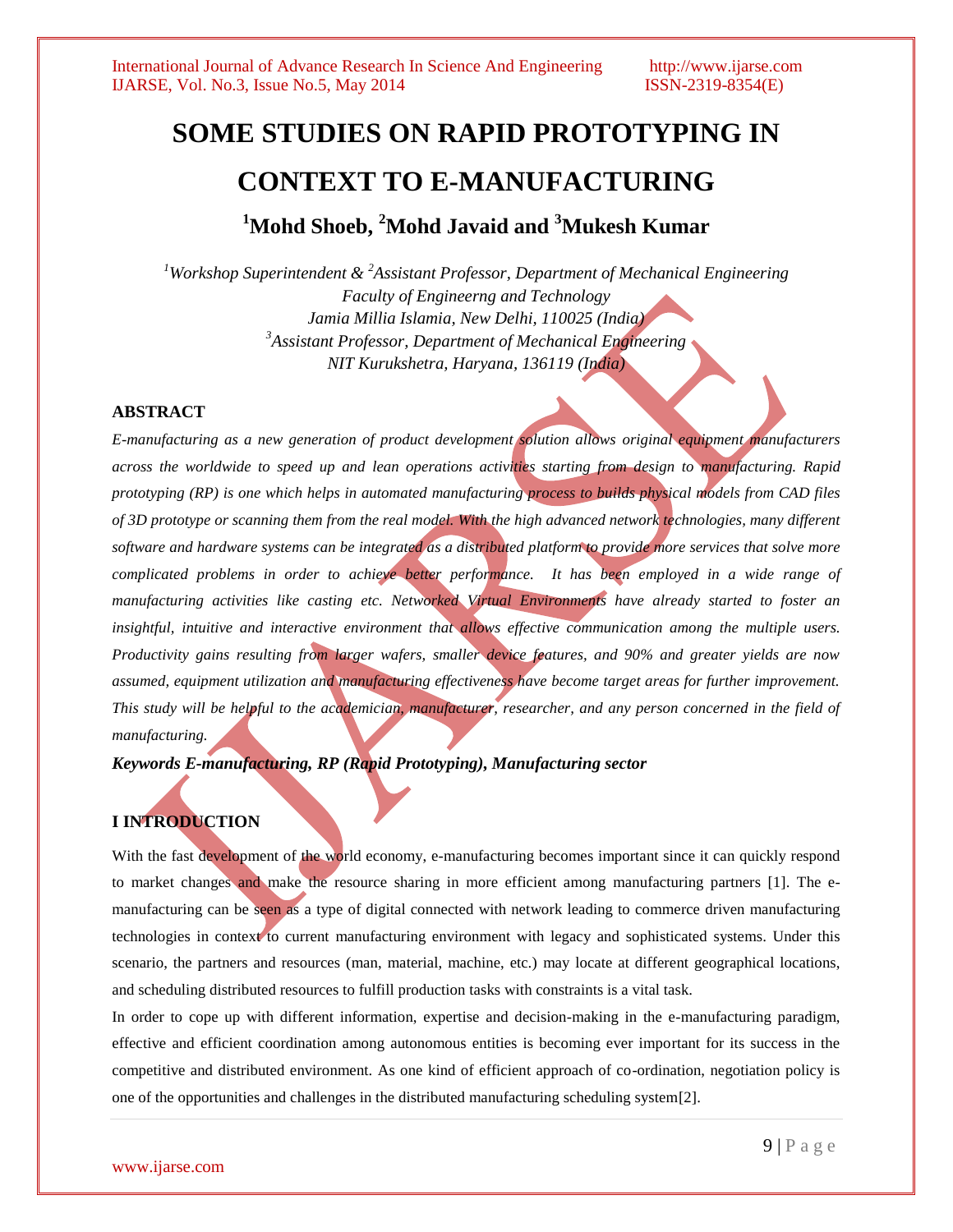Organizations are trying to become more competitive and efficient by transforming themselves into digital firms where nearly all core business processes and relationships with customers, suppliers and employees are digitally enabled. The Internet is bringing about a convergence of technologies that is further widening the use of information systems in business and transforming industries and business models [3]. Zhang and Fowler [5] e-manufacturing is a modern interdisciplinary investigation area that combines information systems and decision technologies. Moreover, in the semiconductor manufacturing industry,Tag and Zhang [6] defined e-manufacturing as the complete electronic integration of all factory components using industry standards Koc [7] and Lee [8] proposed an e-manufacturing model. This model depicts that e-manufacturing fills the gaps existing in the traditional manufacturing systems. The gaps are among product development, plant floor, and Supply chain. These gaps consist of lack of equipment, productivity, life-cycle information, and lack of information about supplier capabilities.

In this paper, the authors studied the concept of RP in context to E-Manufacturing leading to efficient and effective utilization of resources to get the desired output. This study will be helpful to the academician, manufacturer, researcher, and any person concerned in the field of manufacturing. The subsequent section of this paper deals with the issues pertaining to the importance of advanced maintenance in context to e-manufacturing.

#### **II E-MANUFACTURING**

E-Manufacturing is an advanced manufacturing that takes advantage of the information and Internet technologies to integrate all functional components of a factory. Since market competition in the consumer electronics industry has intensified, short product life cycle becomes essential. A company that generates innovative research and development can garner market share. Its benefits as compared to traditional manufacturing are given below: The benefits of E-manufacturing are;

- (i) Quick installation of software updates with no need for expensive integration projects.
- (ii) One enterprise wide view of the customer, product or process.
- (iii) Global deployment from one instance of the software, making all applications accessible globally via a standard Web browser.
- (iv) Simplified systems and maintenance for IT staff due to the one-vendor approach.
- (v) Streamlined business processes.
- (vi) Better decision-making and business intelligence because of the single-database architecture and pre integrated applications and rapid deployment at lower cost.

Thus, from the above discussion, it is clear that e-manufacturing have many advantages over the current manufacturing techniques. However, the different phases of e-manufacturing are described below.

For decades, the dominant manufacturing model was based on principles of mass production [4]. Standardized parts and processes made economies of scale achievable, but limited design flexibility and customization. The outsourcing and lean manufacturing movements of the 1980s and 1990s drove the emergence of a new paradigm, termed the Quality Management era. Manufacturing companies, particularly large Original Equipment Manufacturers' (OEM) outsourcing shifts critical elements of the design and production process onto a manufacturer's supply chain. The lean manufacturing movement places a premium on time and inventory reduction.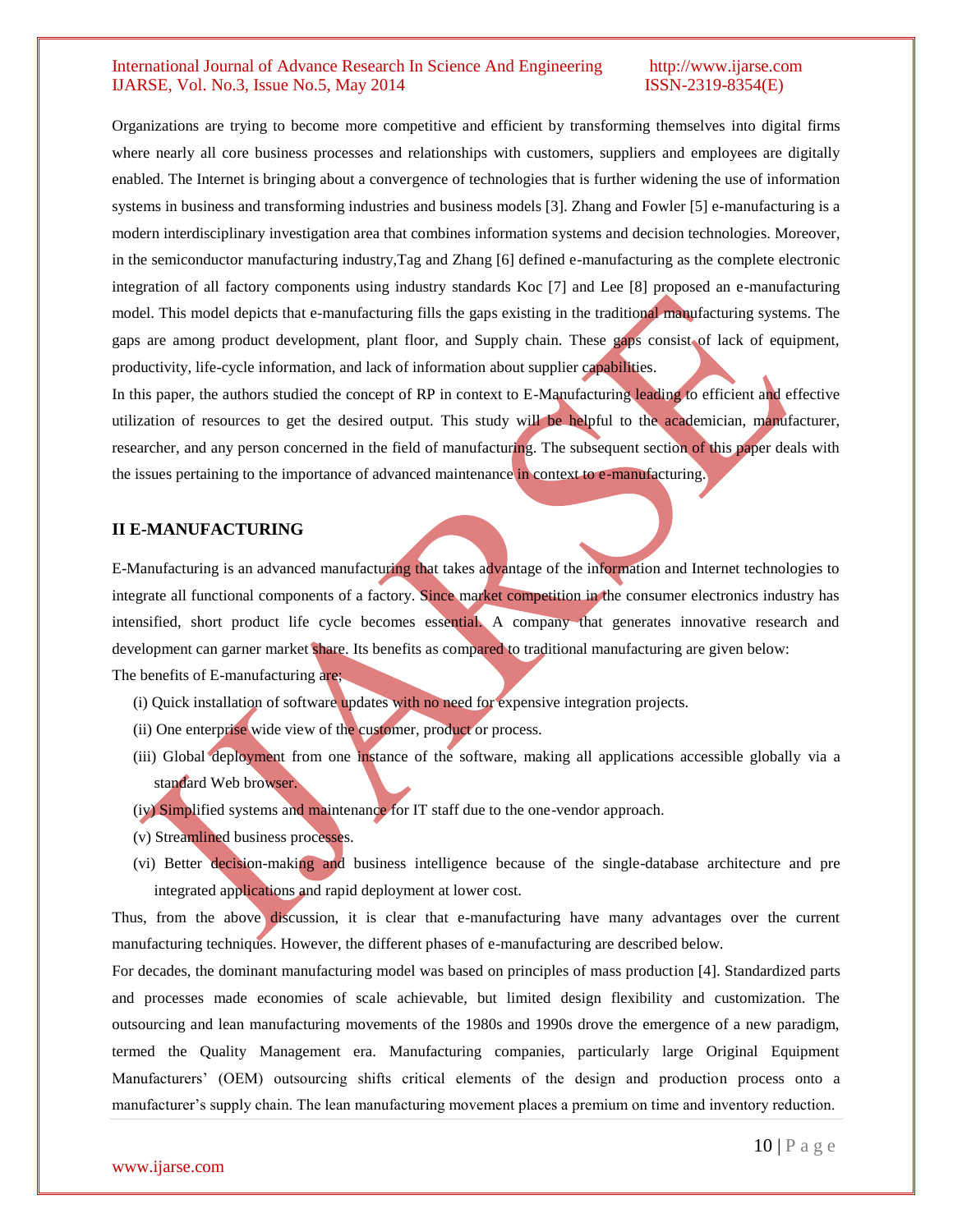Combining the attributes of the Quality era suggests a very different business model for manufacturing – enterprise integration or E-manufacturing. In the E-Manufacturing era, companies will be able to exchange information of all types with their suppliers at the speed of light. Thus, the advanced manufacturing technologies are also well equipped with the advanced maintenance techniques. The next part of the paper deals with the concept of emanufacturing in the current scenario.

#### **III E-MAINTENANCE**

Progressive plant executives, maintenance managers, and work planners have always wanted to have information about the condition of equipment assets at their fingertips when they need it. Unfortunately, it typically is scattered among separate information systems. It is difficult to view, compile and synchronize the different information types on the same computer terminal. If one wants to maximize business continuity by increasing device up-time and minimize the time, costs and headaches associated with device administration he must adopt the E-maintenance strategy. It is a network that integrates and synchronizes the various maintenance and reliability applications to gather and deliver asset information where it is needed, when it is needed.

Interconnectivity of the islands of maintenance and reliability information is embodied in E-maintenance. The Emaintenance network can be developed from a collection of information islands by using a single proprietary system, a custom bridge, or by using an open systems bridge. E- Maintenance also removes the need for manual meter readings that is your device administration is virtually reduced to nil. It is estimated that 15- 40% of indirect costs of manufacturing is maintenance related. About 50% are unnecessary corrective maintenance, which costs 10- 15 times more than predictive maintenance. Furthermore, 25% of maintenance is preventive, which is 3-5 times more expensive then predictive. An effective E-manufacturing strategy uses predictive maintenance techniques to forecast equipment wear and predict failure. Apart from this, it also alerts MRO managers to unexpected problems. This allows managers to proactively correct problems, thus maximizing the use of machinery and personnel while minimizing preventive maintenance expenses. Predicting the reliability of plant-floor equipment can be the difference between a few minutes of preventive maintenance and hours or days of downtime for corrective maintenance. Ultimately, predictive maintenance, computerized maintenance management systems or CMMS, and effective utilization of maintenance specialists make E- manufacturing work.

### **IV E-DIAGNOSTICS**

It is required to upkeep the system in operational state, that may achieved through diagnostics leading to maintenance actions and thereby the diagnostics is one of the important aspect of advanced and modern technologies. Among the diagnostic, E-diagnostics is one of them which may be either reactive and/or proactive diagnosis. E-diagnostics offers many businesses the promise of better equipment reliability and performance at a much lower cost. It is the hardened, reliable acquisition of time-stamped, high speed information from the tool registers and ancillary data points, database retention and management, parsing and analysis. A complete Ediagnostics solution would include the following: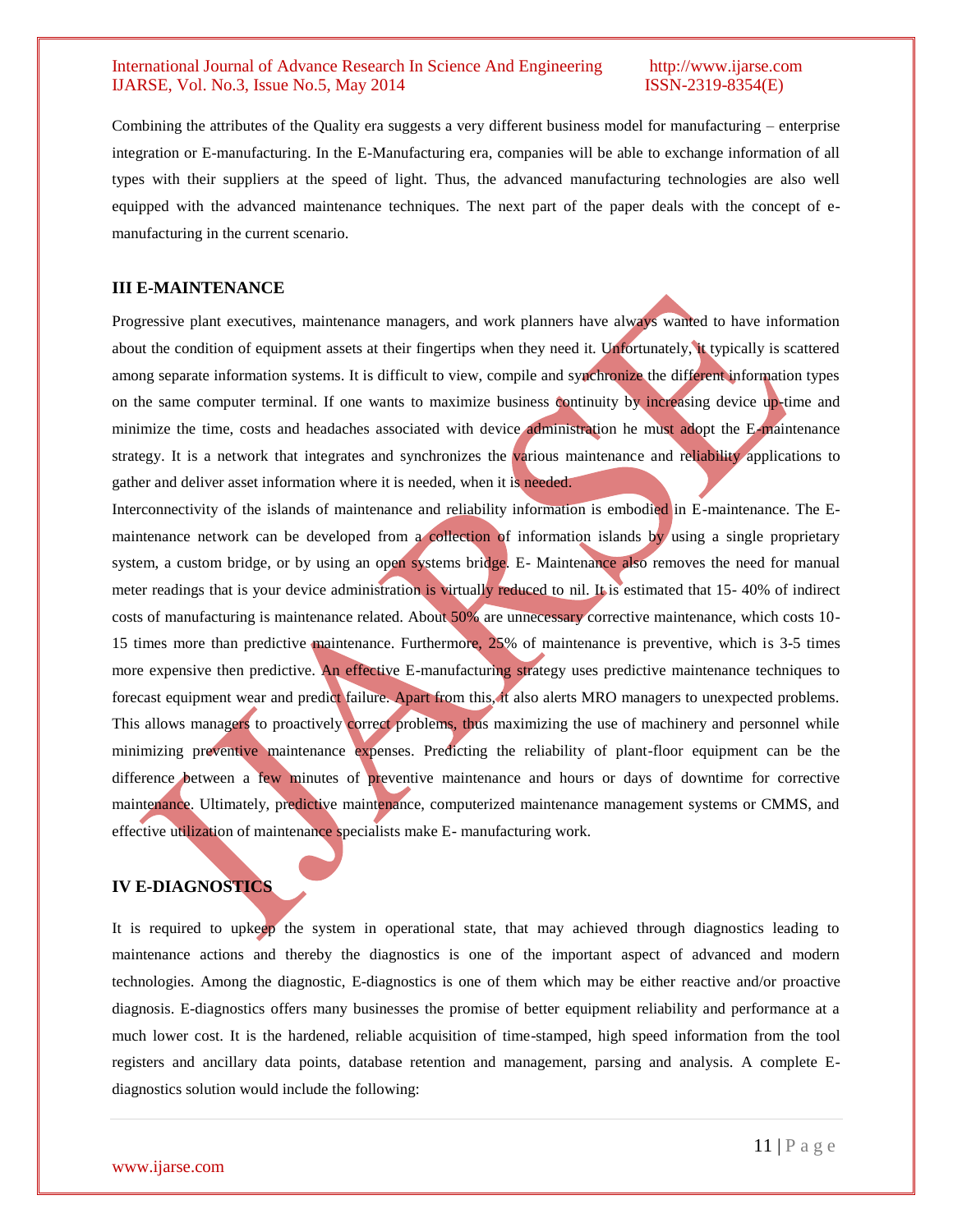- (i) Remote capture, transmission, analysis and dissemination of equipment performance data.
- (ii) Remote takeover of equipment to manipulate equipment settings during and after repair.
- (iii) A trigger for replenishing spare parts.
- (iv) Faster and more effective response to field service engineering requests, bringing the experts remotely to the problem.
- (v) Reduced equipment and process variation, through better visibility and response to differences in equipment performance among machines.

The e-manufacturing required sophisticated equipments that may need e-maintenance pertaining to the e-diagnostics and thereby the better performance. The rapid prototyping is one of the advancement in the field of e-manufacturing, the detailed description of which is given in the subsequent section.

#### **V RAPID PROTOTYPING**

Prototyping or model making is one of the important steps to finalize a product design. It helps in conceptualization of a design. Before the start of full production a prototype is usually fabricated and tested. Manual prototyping by a skilled craftsman has been an age old practice for many centuries. Second phase of prototyping started around mid-1970s, when a soft prototype modeled by 3D curves and surfaces could be stressed in virtual environment, simulated and tested with exact material and other properties. Third and the latest trend of prototyping, i.e., Rapid Prototyping (RP) by layer-by-layer material deposition, started during early 1980s with the enormous growth in Computer Aided Design and Manufacturing (CAD/CAM) technologies when almost unambiguous solid models with knitted information of edges and surfaces could define a product and also manufacture it by CNC machining. The reasons of prototyping are many.

One is to reduce the risk of introducing new technology. Working with suppliers to prototype concepts and standards can:

- Confirm the integrity of the targeted standards and guidelines
- Complete an early analysis of implementation and deployment feasibility
- **Establish a sufficient level of experience to create early use case scenarios**
- Prove the standards are interoperable
- Demonstrate implementability of e-manufacturing

By implementing the E-manufacturing strategy into the industry. The internet can be used to share data and information between various departments and between manufacturers worldwide. E-manufacturing as a new generation of product development solution allows manufacturers all over the world to speed up and slim down everything from design to manufacturing is related to Rapid prototyping (RP) which help in automated manufacturing process that quickly builds physical models from CAD files of 3D prototype. Data sharing can be extensively used between the head office and the various branches and service centers of a company which may be located at different locations around the globe. For example, if a component is found defective in one of the branches the information is relayed immediately to the other branches warning them to arrest the production of that component immediately. As a result of this, huge amounts of time, material and money are saved. The internet is a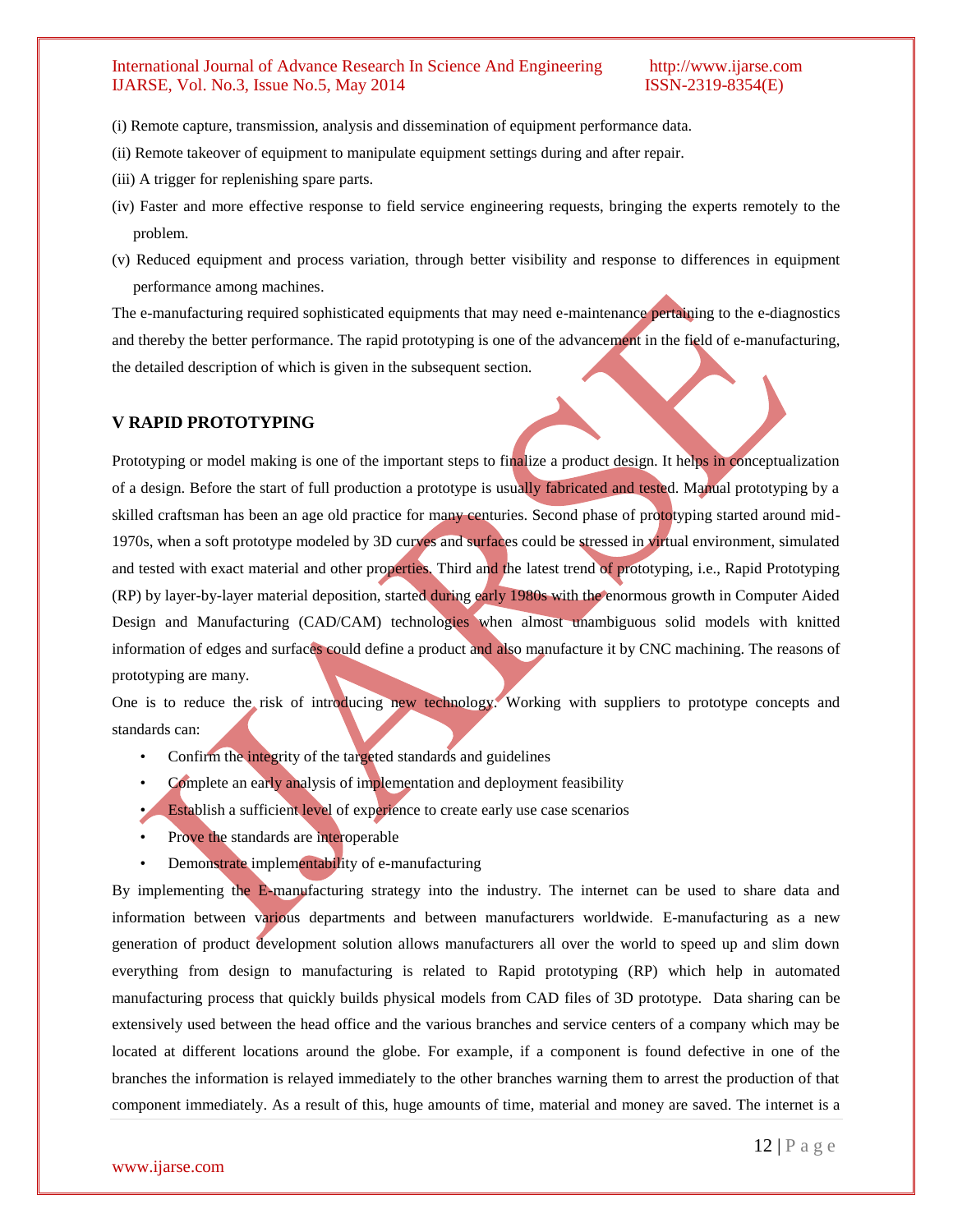means of communication between production engineers, the manufacturing engineers, and the design engineers. Adopting this new technique can reduce the complexity of the part, without jeopardizing performance.

### **VI CONCLUSION**

E-manufacturing scheduling mechanism plays an important role in enabling and executing e-manufacturing systems. The scheduling problem is solved by means of combinatorial auction, which is described and implemented by the distributed rules as the negotiation policy of the agents. With the negotiation policy, distributed agents solve local problem with local constraints, at the same time, realize distributed resource scheduling in the global view in the time window. Therefore the performance of the system is improved. Also, the interactive rule implementing negotiation policy is encapsulated in the agent, which reduces the complexity of construction, modification and update by reconfiguration, reused and regroup of the distributed rule according to the change of the manufacturing system.

In order to further advance the development and deployment of the e-Manufacturing system, research needs can be summarized as follows:

- 1. Predictive intelligence (algorithms, software, and agents) with a focus on degradation detection on various machinery and products.
- 2. Mapping of relationship between product quality variation and machine and process degradation.
- 3. Data mining, reduction, and data-to-information-to-knowledge conversion tools.
- 4. Reliable, scalable, and common informatics platform between devices and business, including implementation of wireless, Internet, and Ethernet networks in the manufacturing environment to achieve flexible and low-cost installations and commissioning.
- 5. Data/information security and vulnerability issues at the machine/product level.
- 6. Distributed and web-based computing and optimization and synchronization systems for dynamic decision making.

### **REFERENCES**

- 1. Zhang Y. F., Jiang P. Y. and Zhou G. H., GA- driven part e-manufacturing scheduling via an online eservice platform. Integrated Manufacturing Systems, 2003, 14, pp. 575-585
- 2. Weiming S.: Distributed Manufacturing Scheduling Using Intelligent Agents. IEEE Intelligent Systems, 2002, 17, pp.88-94.
- 3. Laudon et all: *Management Information Systems*: Canadian 3rd edition, Pearson Education, 2008
- 4. Exploiting E Manufacturing: Interoperability of Software Systems used by US Manufacturing " National Coalition for Advanced Manufacturing, 2001, pp 1-13
- 5.M.-T. Zhang, J. Fowler, T.-W.-Y. Chen, J.G.Shanthikumar, and C.-F. Chien, ''Editorial e-Manufacturing in the semiconductor industry,''IEEE Trans. Automat. Sci. Eng., vol. 4, no. 4, pp. 485–487, 2007.